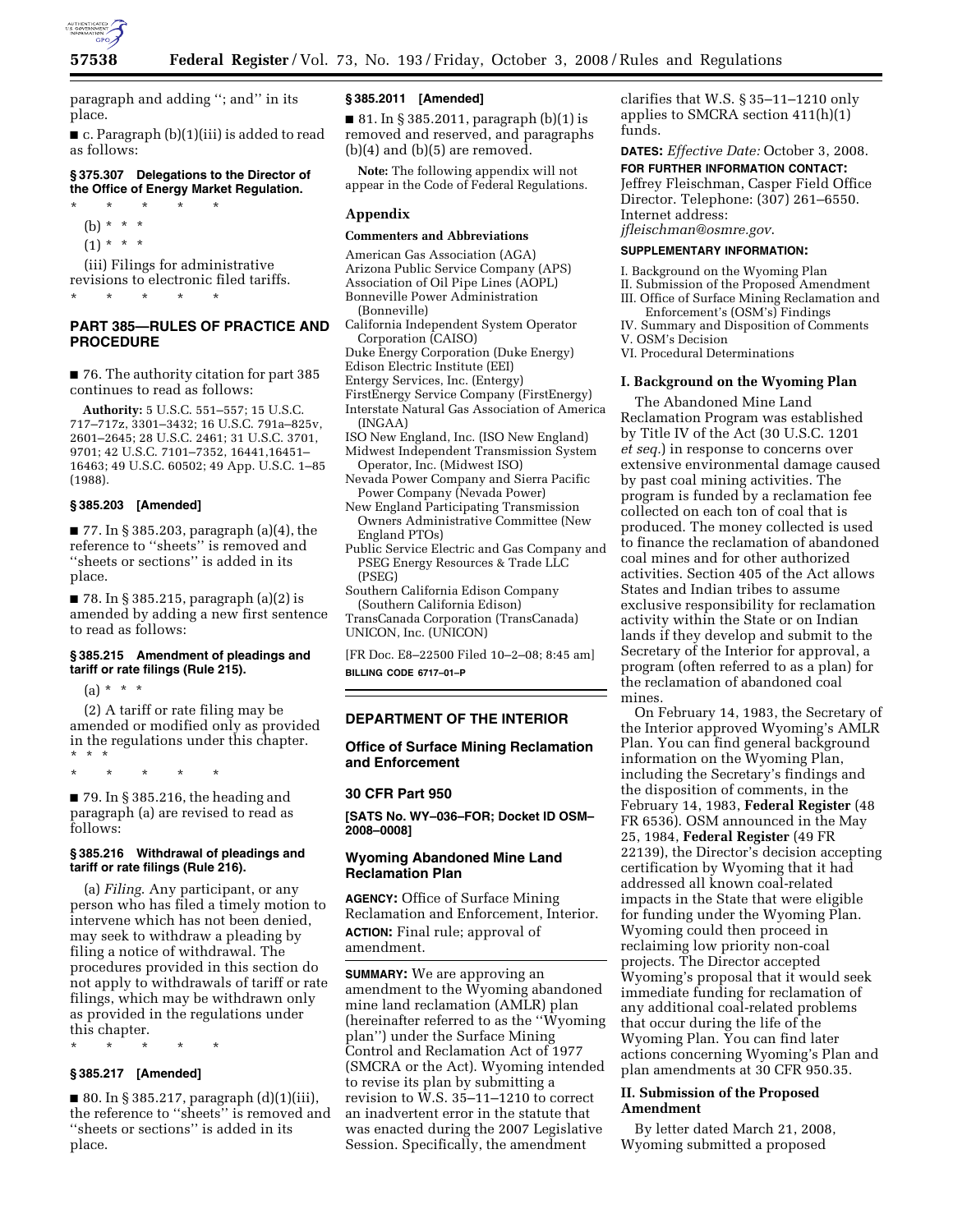amendment to the Wyoming Reclamation Plan (Administrative Record Document ID OSM–2008–0008– 0005). Wyoming submitted the amendment in response to a letter sent to the State dated January 18, 2008, from the Regional Director, Western Region of OSM (Administrative Record Document ID OSM–2008–0008–0007). Pursuant to 30 CFR 884.15(d), OSM directed Wyoming to resolve a statutory conflict regarding two accounts established to receive funds from the Federal government under the SMCRA program.

Specifically, OSM stated it appears that Wyoming's new statute at W.S. § 35–11–1210 conflicts with existing statute W.S. § 35–11–1203, which was established to receive funds to carry out the Reclamation Plan including coal reclamation. W.S. § 35–11–1210 was passed in 2007 and established an account to receive funding under new Section 411(h) of SMCRA. These funds are not required to be spent on reclamation projects.

Wyoming's proposed amendment clarifies that the account established by W.S. § 35–11–1210 is solely for the purpose of receiving funds from the Federal government pursuant to SMCRA Section 411(h)(1) and that these funds are separate and in addition to funds distributed to the account established by W.S. § 35–11–1203.

We announced receipt of the proposed amendment in the June 2, 2008, **Federal Register** (73 FR 31392). In the same document, we opened the public comment period and provided an opportunity for a public hearing or meeting on the amendment's adequacy (Administrative Record Document ID No. OSM–2008–0008–0001). We did not hold a public hearing or meeting because no one requested one. The public comment period ended on July 2, 2008. We received comments from two Federal agencies and one State entity.

#### **III. OSM's Findings**

Following are the findings we made concerning the amendment under SMCRA and the Federal regulations at 30 CFR 884.14 and 884.15. We are approving the amendment.

# *A. Minor Revisions to Wyoming's Statutes and Plan Provisions*

In response to a letter dated January 18, 2008, from the Regional Director, Western Region of OSM and pursuant to 30 CFR 884.15(d), Wyoming proposes a minor editorial change to subparagraph (b) of newly-created W.S. § 35–11–1210 and its Reclamation Plan that is intended to provide clarification and correct an inadvertent error in the statutory amendment that was enacted

during the 2007 Wyoming Legislative Session. Specifically, new statute W.S. § 35–11–1210 was passed in 2007 and established the Abandoned Mine Land Funds Reserve Account pursuant to Section 411(h) of the SMCRA Amendments of 2006 that is not required to be spent on reclamation projects. Conversely, existing statute W.S. § 35–11–1203 established an account to receive funds to carry out the State Reclamation Plan, including coal reclamation. OSM's concern, as stated in the January 18, 2008 letter, was that establishment of these two funds creates a statutory conflict wherein funding of Wyoming's Reclamation Plan is not assured. Accordingly, OSM is seeking assurance that Wyoming will reclaim its remaining coal abandoned mine land problems.

Wyoming's proposed amendment to subparagraph (b) clarifies that the account established by W.S. § 35–11– 1210 is established solely to receive funds from the Federal government pursuant to SMCRA amendments of 2006 to Section  $411(h)(1)$  and that these funds are separate and in addition to funds distributed to the account established by W.S. § 35–11–1203, which remains in place to receive funds to carry out the State Reclamation Plan including coal reclamation. Wyoming had previously committed to spend a minimum of \$30 million dollars per year on coal reclamation work until coal work is completed as a condition of OSM's payment to the State under SMCRA Section 411(h) in a letter dated February 4, 2007 (Administrative Record Document ID OSM–2008–0008– 0006).

Wyoming's clarification and assurance that funds received through establishment of the Abandoned Mine Land Funds Reserve Account will not be commingled with monies received to carry out coal reclamation under the State Reclamation Plan is in accordance with section 405(h) of SMCRA, and addresses the programmatic concerns raised by OSM under 30 CFR 884.15(d). For these reasons, we are approving Wyoming's proposed statutory amendment.

## **IV. Summary and Disposition of Comments**

#### *Public Comments*

We asked for public comments on the amendment (Administrative Record Document ID No. OSM–2008–0008– 0008) and one comment was received.

Specifically, the University of Wyoming submitted a comment in support of the amendment by stating that it is in agreement with the proposed change to Wyoming Statute W.S. 35–11– 1210 (Administrative Record Document ID No. OSM–2008–0008–0004).

# *Federal Agency Comments*

Under 30 CFR 884.14(a)(2) and 884.15(a), we requested comments on the amendment from various Federal agencies with an actual or potential interest in the State plan (Administrative Record Document ID No. OSM–2008–0008–0008). We received comments from two Federal Agencies.

The Bureau of Reclamation (BOR) commented in an April 17, 2008 letter (Administrative Record Document ID No. OSM–2008–0008–0003), and the Bureau of Land Management (BLM) commented in a May 2, 2008 letter (Administrative Record Document ID No. OSM–2008–0008–0002).

The BOR indicated that it did not have comments on the proposed amendment.

The BLM commented that although it recognizes that OSM's priority under the 2006 Amendments [to SMCRA] is to fund reclamation of coal mines, it also wants to ensure that enough money is available to fund reclamation of noncoal abandoned mines on BLM lands. The BLM goes on to explain that work on many of these projects may be mothballed due to the requirements to finish the coal sites first, and notes that it is unclear whether these non-coal sites will be able to obtain SMCRA funding in the future. Lastly, the BLM states its wish to ensure that the State Legislature and OSM consider its needs when fund requests for grants to use monies in the Abandoned Mine Reclamation Fund are submitted.

In response, OSM agrees that there are hard rock abandoned mine land problems in Wyoming and we acknowledge that they present both health and safety concerns. Unfortunately, OSM can't provide assurance to the BLM that the Wyoming AML Program will continue to reclaim abandoned hard rock mine problems with funds the State receives under the 2006 Amendments to SMCRA. Specifically, it is solely up to the Wyoming Legislature to determine if it wants to fund reclamation of abandoned hard rock mine problems as part of giving priority to addressing impacts of mineral development with funds the State receives under Section 411(h)(1) of SMCRA.

#### **V. OSM's Decision**

Based on the above finding, we approve Wyoming's proposed amendment submitted on March 21, 2008.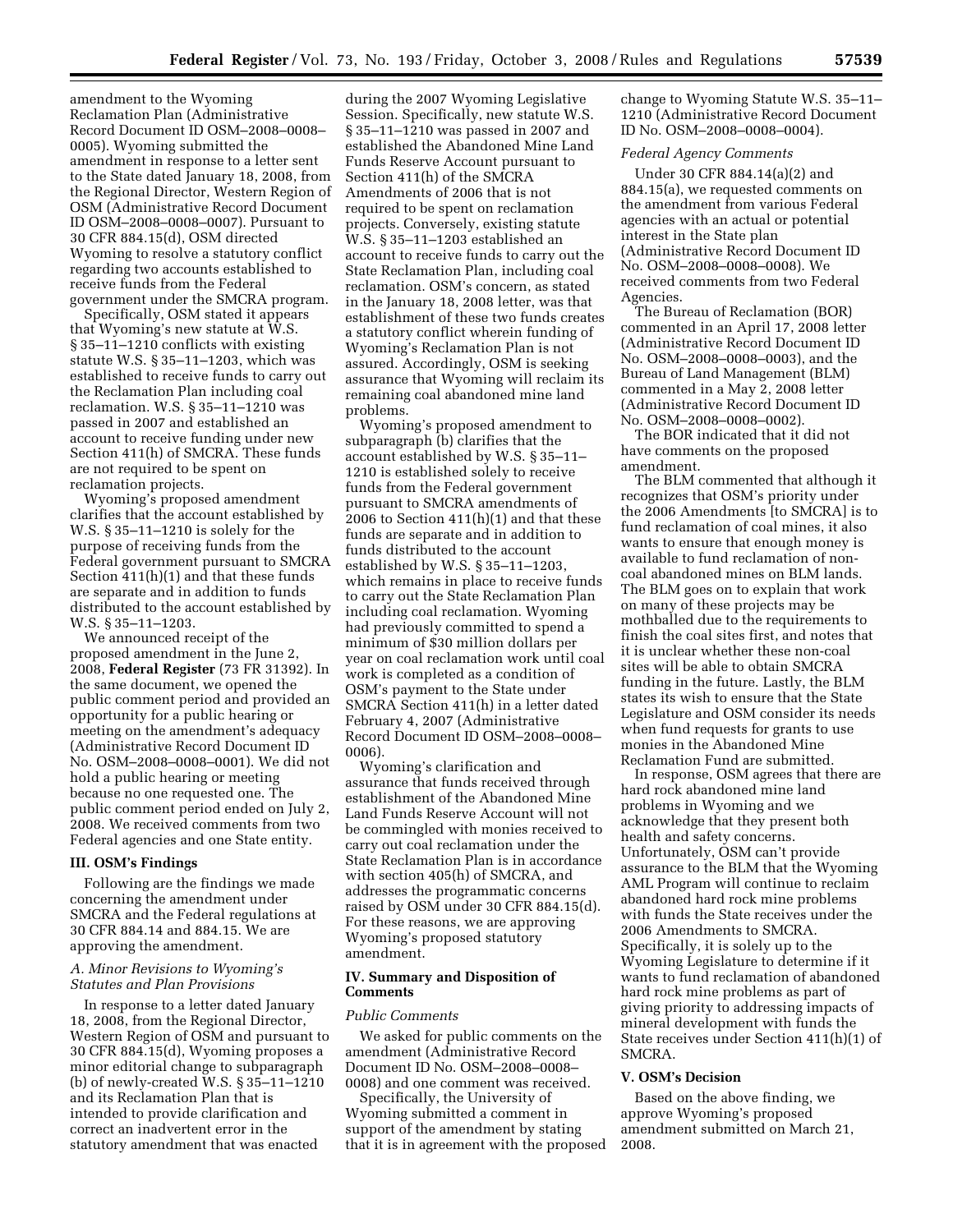To implement this decision, we are amending the Federal regulations at 30 CFR Part 950, which codify decisions concerning the State plan. We find that good cause exists under 5 U.S.C. 553(d)(3) to make this final rule effective immediately. Section 405(d) of SMCRA requires that the State have a program that is in compliance with the procedures, guidelines, and requirements established under the Act. Making this regulation effectively immediately will expedite that process. SMCRA requires consistency of Wyoming and Federal standards.

# **VI. Procedural Determinations**

#### *Executive Order 12630—Takings*

This rule does not have takings implications. This determination is based on the analysis performed for the counterpart Federal regulation.

# *Executive Order 12866—Regulatory Planning and Review*

This rule is exempted from review by the Office of Management and Budget (OMB) under Executive Order 12866 (Regulatory Planning and Review).

# *Executive Order 12988—Civil Justice Reform*

The Department of the Interior has conducted the reviews required by section 3 of Executive Order 12988 and has determined that, to the extent allowable by law, this rule meets the applicable standards of subsections (a) and (b) of that section. However, these standards are not applicable to the actual language of Wyoming's AMLR plans and revisions thereof because each plan is drafted and promulgated by a specific State, not by OSM. Decisions on proposed State AMLR plans and revisions thereof submitted by a State are based on a determination of whether the submittal meets the requirements of Title IV of SMCRA (30 U.S.C. 1231– 1243) and the applicable Federal regulations at 30 CFR part 884.

### *Executive Order 13132—Federalism*

This rule does not have federalism implications. SMCRA delineates the roles of the Federal and State governments with regard to the regulation of surface coal mining and reclamation operations. One of the purposes of SMCRA is to ''establish a nationwide program to protect society and the environment from the adverse effects of surface coal mining operations." Section  $503(a)(1)$  of SMCRA requires that State laws regulating surface coal mining and reclamation operations be ''in accordance with'' the requirements of SMCRA, and section 503(a)(7) requires that State programs contain rules and regulations ''consistent with'' regulations issued by the Secretary pursuant to SMCRA.

# *Executive Order 13175—Consultation and Coordination With Indian Tribal Governments*

In accordance with Executive Order 13175, we have evaluated the potential effects of this rule on Federally recognized Indian Tribes and have determined that the rule does not have substantial direct effects on one or more Indian Tribes, on the relationship between the Federal government and Indian Tribes, or on the distribution of power and responsibilities between the Federal government and Indian Tribes. The rule does not involve or affect Indian Tribes in any way.

# *Executive Order 13211—Regulations That Significantly Affect The Supply, Distribution, or Use of Energy*

On May 18, 2001, the President issued Executive Order 13211 which requires agencies to prepare a Statement of Energy Effects for a rule that is (1) considered significant under Executive Order 12866, and (2) likely to have a significant adverse effect on the supply, distribution, or use of energy. Because this rule is exempt from review under Executive Order 12866 and is not expected to have a significant adverse effect on the supply, distribution, or use of energy, a Statement of Energy Effects is not required.

#### *National Environmental Policy Act*

No environmental impact statement is required for this rule because agency decisions on proposed State AMLR plans and revisions thereof are categorically excluded from compliance with the National Environmental Policy Act (42 U.S.C. 4321 *et seq.*) by the Manual of the Department of the Interior (516 DM 13.5(B)(29).

#### *Paperwork Reduction Act*

This rule does not contain information collection requirements that require approval by OMB under the Paperwork Reduction Act (44 U.S.C. 3501 *et seq.*).

### *Regulatory Flexibility Act*

The Department of the Interior certifies that this rule will not have a significant economic impact on a substantial number of small entities under the Regulatory Flexibility Act (5 U.S.C. 601 *et seq.*). The State submittal, which is the subject of this rule, is based upon counterpart Federal regulations for which an economic analysis was prepared and certification made that

such regulations would not have a significant economic effect upon a substantial number of small entities. In making the determination as to whether this rule would have a significant economic impact, the Department relied upon the data and assumptions for the counterpart Federal regulations.

# *Small Business Regulatory Enforcement Fairness Act*

This rule is not a major rule under 5 U.S.C. 804(2), of the Small Business Regulatory Enforcement Fairness Act. This rule:

a. Does not have an annual effect on the economy of \$100 million.

b. Will not cause a major increase in costs or prices for consumers, individual industries, Federal, State, or local government agencies, or geographic regions.

c. Does not have significant adverse effects on competition, employment, investment, productivity, innovation, or the ability of U.S. based enterprises to compete with foreign-based enterprises.

This determination is based upon the fact that the State submittal which is the subject of this rule is based upon counterpart Federal regulations for which an analysis was prepared and a determination made that the Federal regulation was not considered a major rule.

### *Unfunded Mandates*

This rule will not impose an unfunded Mandate on State, local, or tribal governments or the private sector of \$100 million or more in any given year. This determination is based upon the fact that the State submittal, which is the subject of this rule, is based upon counterpart Federal regulations for which an analysis was prepared and a determination made that the federal regulation did not impose an unfunded mandate.

#### **List of Subjects in 30 CFR Part 950**

Abandoned mine reclamation programs, Intergovernmental relations, Surface mining, Underground mining.

Dated: September 11, 2008.

### **Allen D. Klein,**

*Director, Western Region.* 

■ For the reasons set out in the preamble, Title 30, Chapter VII, Subchapter T of the Code of Federal Regulations is amended as set forth below:

# **PART 950—STATE ABANDONED MINE LAND RECLAMATION PROGRAMS**

■ 1. The authority citation for part 950 continues to read as follows:

**Authority:** 30 U.S.C. 1201 *et seq.*